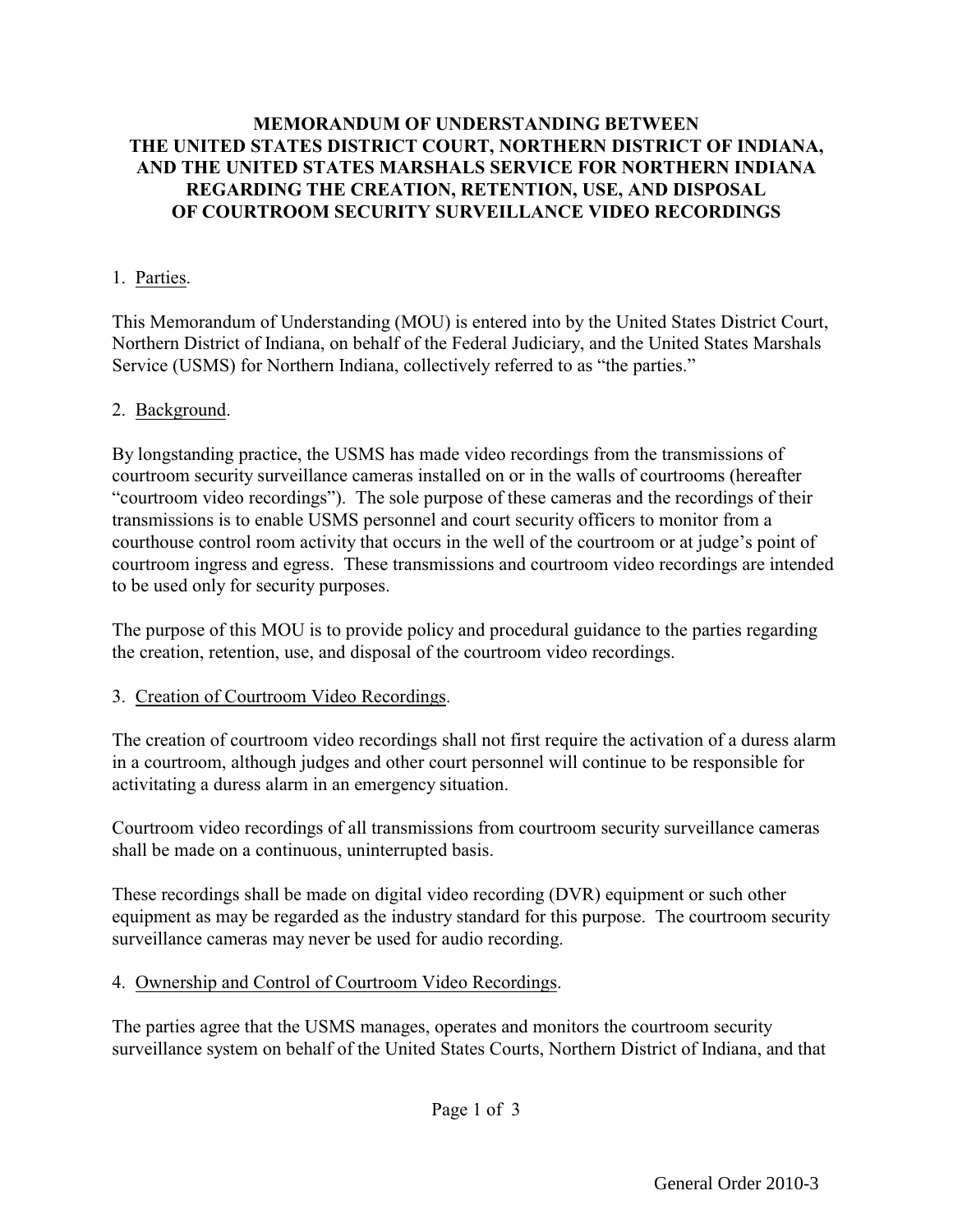all courtroom video recordings are records of the United State Courts, Northern District of Indiana. To the extent that the USMS has an ownership interest in the courtroom video recordings, it permanently and unconditionally assigns any claim or interest it has in the courtroom video recordings to the United States Courts, Northern District of Indiana.

## 5. Retention and Erasing of Courtroom Video Recordings.

The USMS, its employees and agents shall maintain all courtroom video recordings at each court location as confidential and shall not release them to any person or entity except as specifically authorized by the United States marshal or the chief judge in accordance with the MOU.

USMS officials shall automatically overwrite all courtroom video recordings at the end of their capacity.

## 6. Release or Other Use of Courtroom Video Recordings.

In general, courtroom video recordings are to be viewed only by USMS personnel, contract court security personnel, judges, the district and bankruptcy court unit executives, and the chief probation/pretrial services court unit executive.

A particular courtroom video recording may be authorized to be released to other persons or entities in only one of two ways:

- a. Recordings Inside Courtrooms. The chief judge of the district in which the recording is made may order that a courtroom video recording be released for security purposes. The chief judge's order shall provide specific guidance regarding the persons to whom the courtroom video recording may be released, when the release may be made, and what, if any, restrictions are placed on further distribution of the recording.
- b. Recordings in Areas Other Than Courtrooms. The United States marshal of the district in which recordings are made, or his or her designee, may order release to appropriate law enforcement entities, if immediate release is determined to be necessary for law enforcement purposes. The United States marshal, or his or her designee, shall promptly notify the chief judge of any such release.

# 7. Protection of Courtroom Video Recordings.

If a request for a courtroom video recording is submitted to USMS personnel under the Freedom of Information Act (FOIA), the request shall promptly be forwarded to the chief judge of the district in which the recording was made for disposition. Under no circumstances shall USMS personnel release courtroom video recordings in response to an FOIA request without prior authorization from the chief judge.